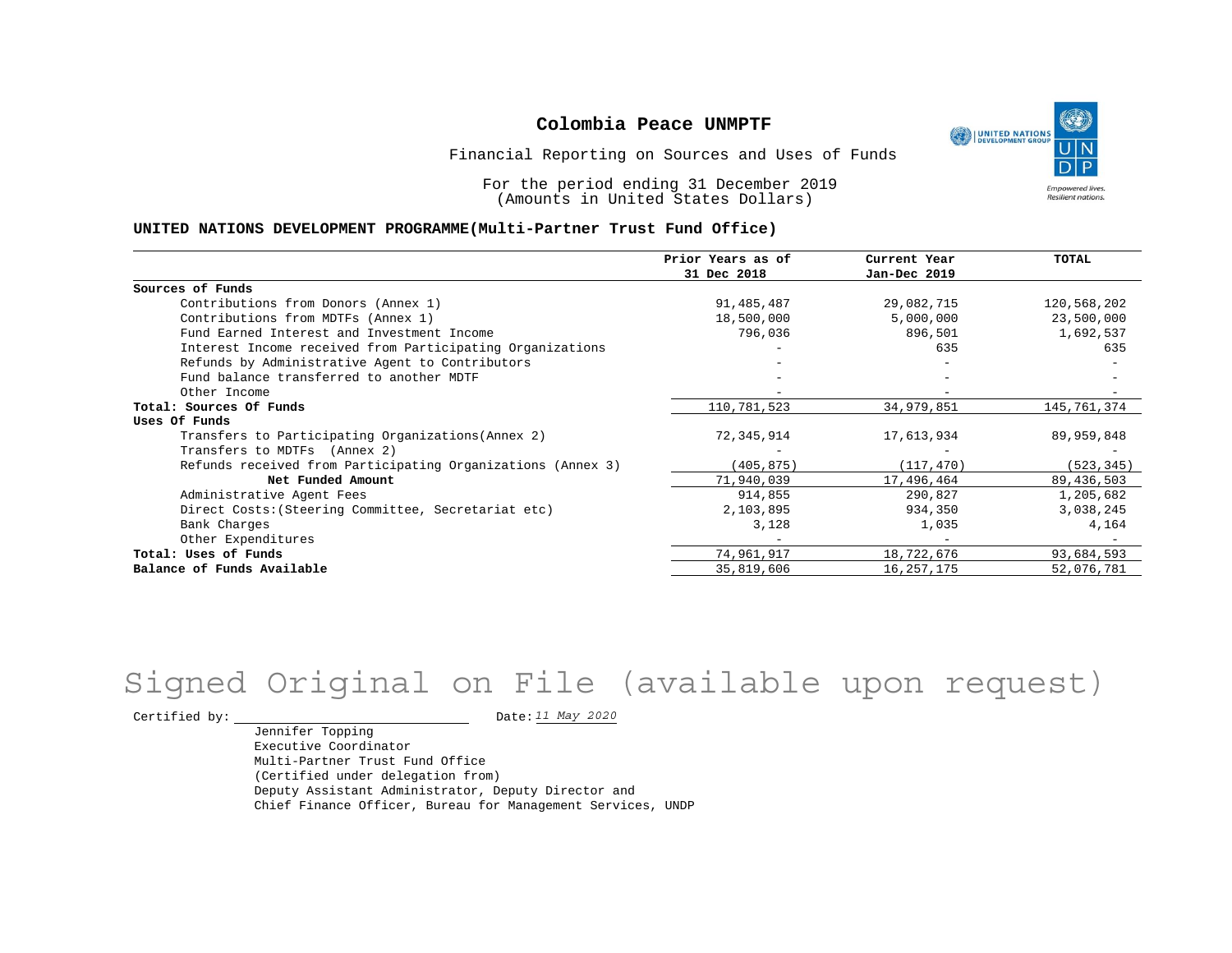

Financial Reporting on Sources and Uses of Funds

For the period ending 31 December 2019 (Amounts in United States Dollars)

#### **UNITED NATIONS DEVELOPMENT PROGRAMME(Multi-Partner Trust Fund Office)**

**Annex - 1: Contributions**

|                                      | Prior Years as of | Current Year<br>Jan-Dec 2019 | <b>TOTAL</b> |
|--------------------------------------|-------------------|------------------------------|--------------|
|                                      | 31 Dec 2018       |                              |              |
| From Contributors                    |                   |                              |              |
| Agencia Catalana de Cooperació       | 363,245           |                              | 363,245      |
| Foundation (generic)                 |                   | 283,443                      | 283,443      |
| GOVERNMENT OF CANADA                 | 15, 229, 371      | 1,876,313                    | 17,105,684   |
| GOVERNMENT OF CHILE                  | 100,000           |                              | 100,000      |
| GOVERNMENT OF GERMANY                | 16,347,970        | 5,523,586                    | 21,871,556   |
| GOVERNMENT OF IRELAND                | 1,169,412         | 437,096                      | 1,606,508    |
| GOVERNMENT OF NEW ZEALAND            | 140,605           |                              | 140,605      |
| GOVERNMENT OF NORWAY                 | 18,925,372        | 8,558,099                    | 27, 483, 471 |
| GOVERNMENT OF PORTUGAL               | 72,120            |                              | 72,120       |
| GOVERNMENT OF REPUBLIC OF KORE       | 500,000           |                              | 500,000      |
| GOVERNMENT OF SWEDEN                 | 9,492,667         | 1,602,025                    | 11,094,692   |
| GOVERNMENT OF UNITED ARAB EMIR       | 1,000,000         |                              | 1,000,000    |
| GOVERNMENT OF UNITED KINGDOM         | 25,054,145        | 10,310,560                   | 35, 364, 705 |
| SWISS AGY FOR DEVELOPMENT & CO       | 3,090,580         | 491,592                      | 3,582,173    |
| Sub-Total: Contributions from Donors | 91, 485, 487      | 29,082,715                   | 120,568,202  |
| From MDTFs                           |                   |                              |              |
| MPTF-SDG Fund                        | 1,500,000         |                              | 1,500,000    |
| Peacebuilding Fund                   | 15,000,000        | 5,000,000                    | 20,000,000   |
| Womens Peace & Humanitarian TF       | 2,000,000         |                              | 2,000,000    |
| Sub-Total: Contributions from MDTFs  | 18,500,000        | 5,000,000                    | 23,500,000   |
| Total: Contributions                 | 109,985,487       | 34,082,715                   | 144,068,202  |

Signed Original on File (available upon request)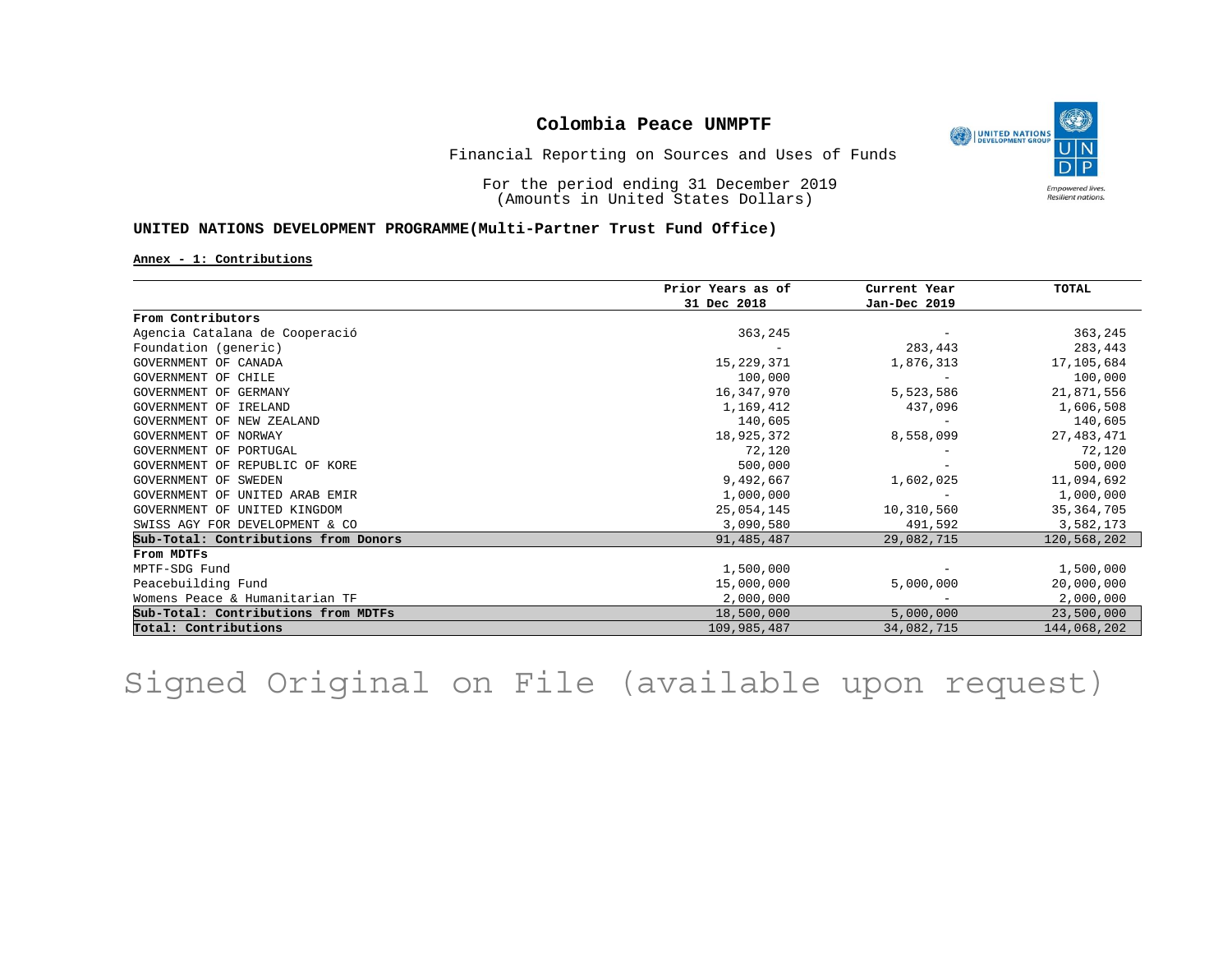

Financial Reporting on Sources and Uses of Funds

For the period ending 31 December 2019 (Amounts in United States Dollars)

#### **UNITED NATIONS DEVELOPMENT PROGRAMME(Multi-Partner Trust Fund Office)**

**Annex - 2: Transfers**

|                                | Prior Years as of | Current Year             | TOTAL        |
|--------------------------------|-------------------|--------------------------|--------------|
|                                | 31 Dec 2018       | Jan-Dec 2019             |              |
| To Participating Organizations |                   |                          |              |
| FAO                            | 1,351,396         | 1,023,996                | 2,375,392    |
| IOM                            | 10,509,703        | 1,998,436                | 12,508,139   |
| PAHO/WHO                       | 427,821           | 249,766                  | 677,587      |
| UNDP/NGO                       | 20,001,514        | 6,431,716                | 26, 433, 231 |
| UNDP                           | 31, 329, 808      | 7,859,700                | 39,189,508   |
| UNFPA                          | 490,371           | 237,356                  | 727,727      |
| UNHCR                          | 429,921           | 45,284                   | 475,205      |
| UNICEF                         | 2,146,616         | $\qquad \qquad -$        | 2,146,616    |
| UNOPS                          | 4,555,852         | 240,000                  | 4,795,852    |
| UNWOMEN                        | 962,230           | 248,030                  | 1,210,260    |
| UNWOMN NGO                     | 1,786,000         | 214,000                  | 2,000,000    |
| WFP                            | 458,576           | $\overline{\phantom{a}}$ | 458,576      |
| Total Transfers                | 74,449,809        | 18,548,284               | 92,998,093   |

## Signed Original on File (available upon request)